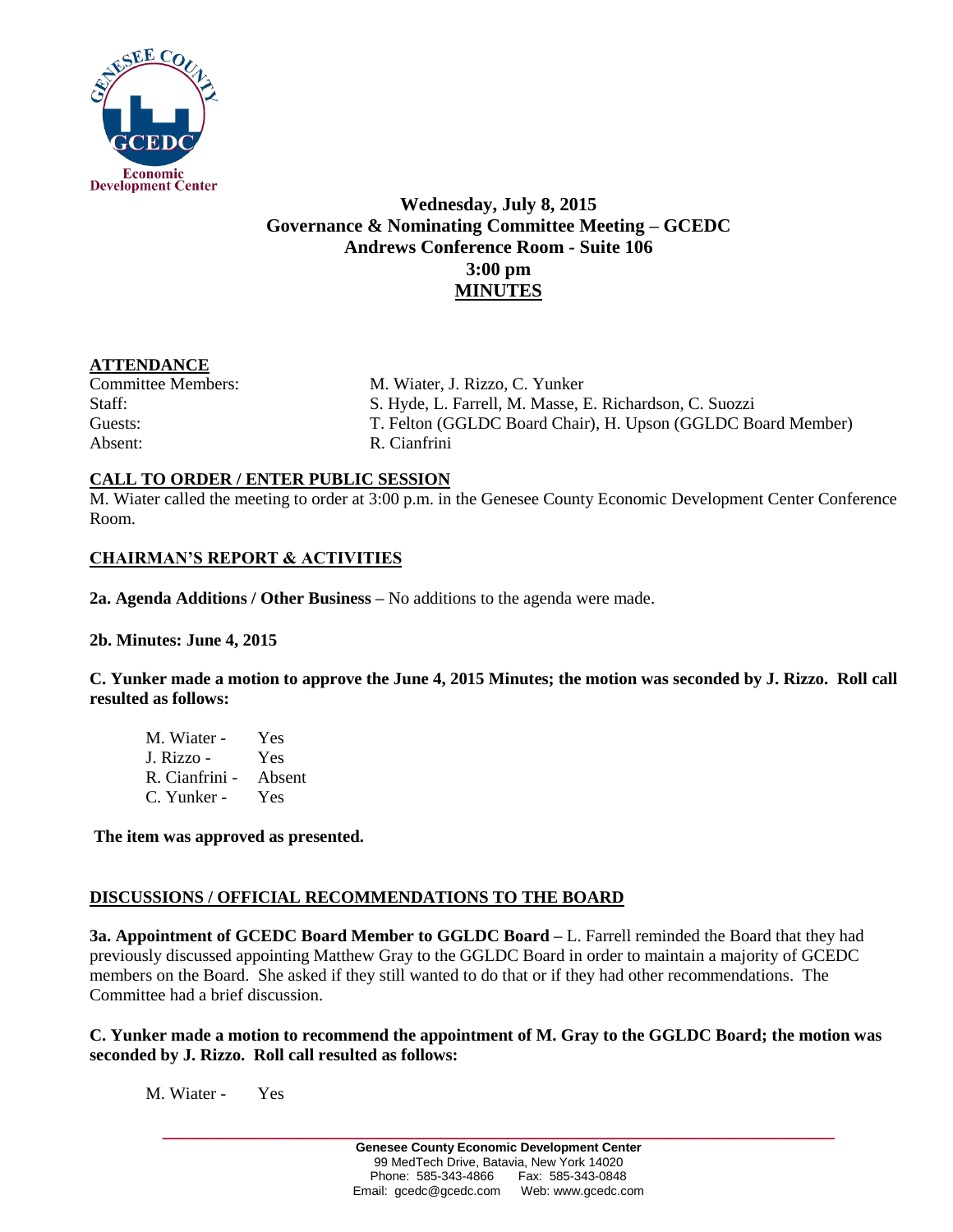| J. Rizzo -     | Yes.   |
|----------------|--------|
| R. Cianfrini - | Absent |
| C. Yunker -    | Yes    |

**The item was approved as presented.** 

**3b. Appointment of Independent Board Member to GGLDC Board –** L. Farrell shared that she had compiled a list of suggested potential independent Board Members from several GCEDC and GGLDC Board Members.

The Committee reviewed the list of potential independent Board Members.

C. Yunker added that he is a relatively new Board Member to both the GCEDC and GGLDC Boards. There seems to have been a fair amount of turnover. It wouldn't seem unreasonable to appoint Wally Hinchey to the GGLDC Board as an independent member to enhance the continuity between both Boards.

J. Rizzo shared that normally he would not be in favor of that but given that almost half of the Board has turned over in the last 12 months, appointing Wally Hinchey for continuity would be a smart decision.

M. Wiater asked T. Felton if he had any feeling one way or the other since W. Hinchey would be serving under his leadership.

T. Felton shared that the good news is that there is some talent in the individuals on the list of suggestions. It's nice to know that in the community we have some depth. He agrees with Craig's concept that a little continuity might help. If he is on the GGLDC Board he's most likely going to sit through the GCEDC meeting creating that historical significance. He believes that it would be beneficial for the GCEDC Board more so that the GGLDC Board.

## **C. Yunker made a motion to recommend the appointment of W. Hinchey to the GGLDC Board as an independent member; the motion was seconded by J. Rizzo. Roll call resulted as follows:**

M. Wiater - Yes J. Rizzo - Yes R. Cianfrini - Absent C. Yunker - Yes

**The item was approved as presented.** 

**3c. Officers –** L. Farrell shared that the GCEDC does not have a Chairperson appointed at this time as W. Hinchey's term has ended. All other positions are filled but can be changed as the committee so chooses.

C. Yunker shared that the Chair positon was offered to M. Waiter once before and she had indicated that she was not interested. He wondered if her position had changed.

M. Wiater shared that unfortunately her position has not changed and she is unable to serve as Chairperson at this time. She would welcome the opportunity, however does not currently have the time to spend.

C. Yunker suggested then that the Committee consider P. Battaglia as the next Chairperson.

M. Wiater believes that P. Battaglia would be a great choice.

**J. Rizzo made a motion to recommend the 2015-2016 slate of officers as follows: P. Battaglia, Chairman, M. Wiater, Vice-Chairperson, P. Kennett, Secretary, L. Farrell, Treasurer & CFO, and S. Hyde, President & CEO with all terms ending June 30, 2016; the motion was seconded by C. Yunker. Roll call resulted as follows:**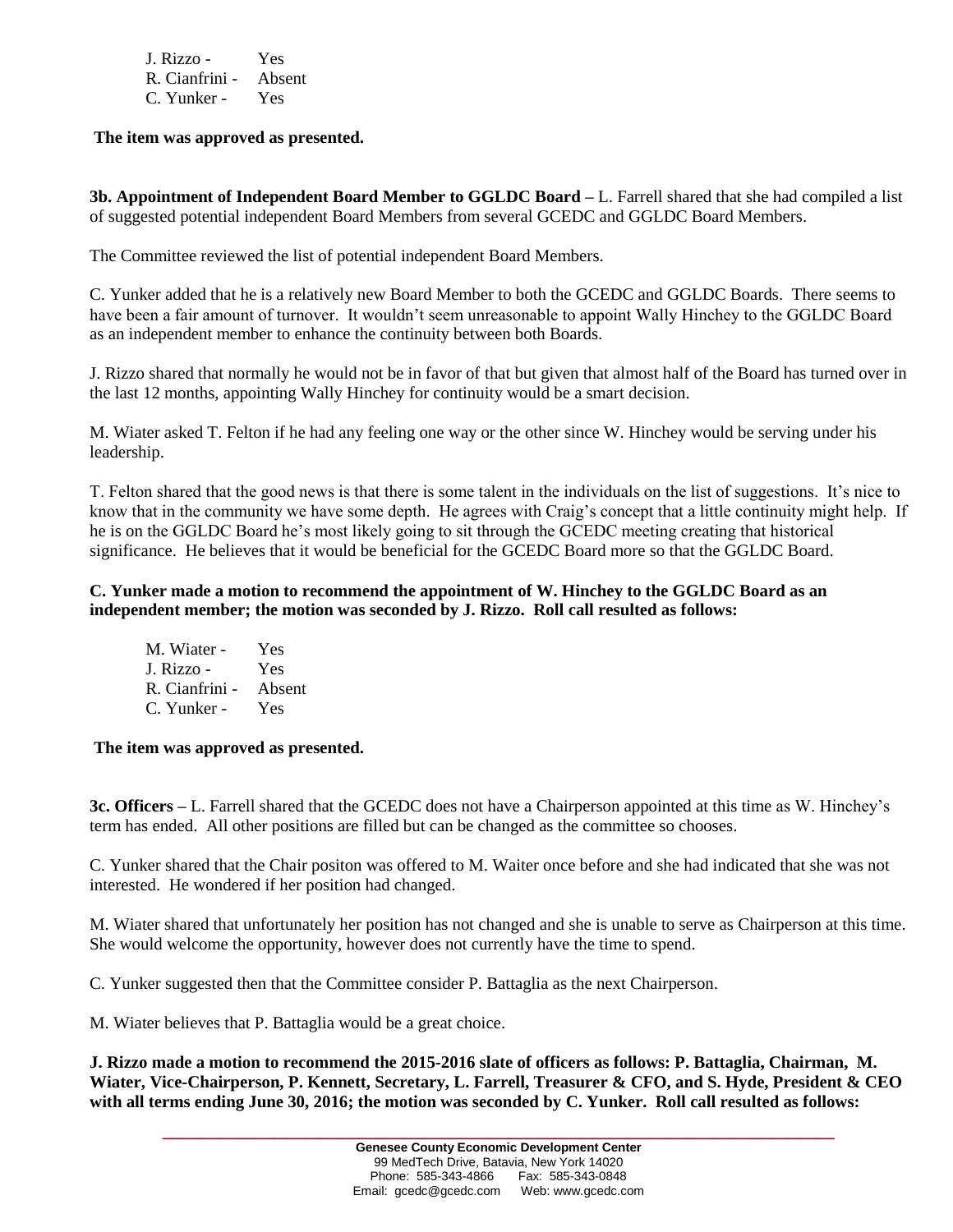| M. Wiater -    | Yes    |
|----------------|--------|
| J. Rizzo -     | Yes    |
| R. Cianfrini - | Absent |
| C. Yunker -    | Yes    |

**The item was approved as presented.** 

**3d. Committee Appointments –** L. Farrell shared that there are several committee vacancies that are up for review and recommendation by the Committee.

J. Rizzo respectfully suggested that the committee appointments be made by the Chairman.

L. Farrell shared that typically the committee appointments are brought directly to the full Board for approval by the Chairperson. Because we did not officially have a Chairperson yet it was brought to the committee level.

C. Yunker shared that following J. Rizzo's comment, he would suggest a change in the Bylaws to allow the Chairperson to determine committee appointments and in turn strengthen the power of the Chair. He believes that this practice is consistent with other Boards that he has served on, it strengthens the Board Chair, he thinks that it is good governance and believes that it is very appropriate for this Board.

**C. Yunker made a motion to recommend a change in the Bylaws to allow the Board Chairperson to appoint a new slate of committee members at the beginning of their term without full Board approval; the motion was seconded by J. Rizzo. Roll call resulted as follows:**

M. Wiater - Yes J. Rizzo - Yes R. Cianfrini - Absent C. Yunker - Yes

#### **The item was approved as presented.**

**3e. Bank Account Authorized Signers –** L. Farrell shared that the next few items, items 3e-3g, have not gone through the Governance Committee in the past. There had been some discussion in the past of bringing everything through a committee prior to full Board review. The GCEDC typically has at least three bank signers from the Board. Currently we only have two; they are J. Rizzo and P. Zeliff.

J. Rizzo suggested that the authorized bank account signers should be the members of the Audit & Finance Committee. The other Board members have little or no insight on the day to day operations of the Agency.

C. Yunker believes that is a good recommendation by this committee.

**C. Yunker made a motion to recommend the Audit & Finance Committee members as Authorized Bank Signers along with two staff members – S. Hyde and M. Masse; the motion was seconded by J. Rizzo. Roll call resulted as follows:**

| M. Wiater -    | Yes    |
|----------------|--------|
| J. Rizzo -     | Yes    |
| R. Cianfrini - | Absent |
| C. Yunker -    | Yes    |

**The item was approved as presented.**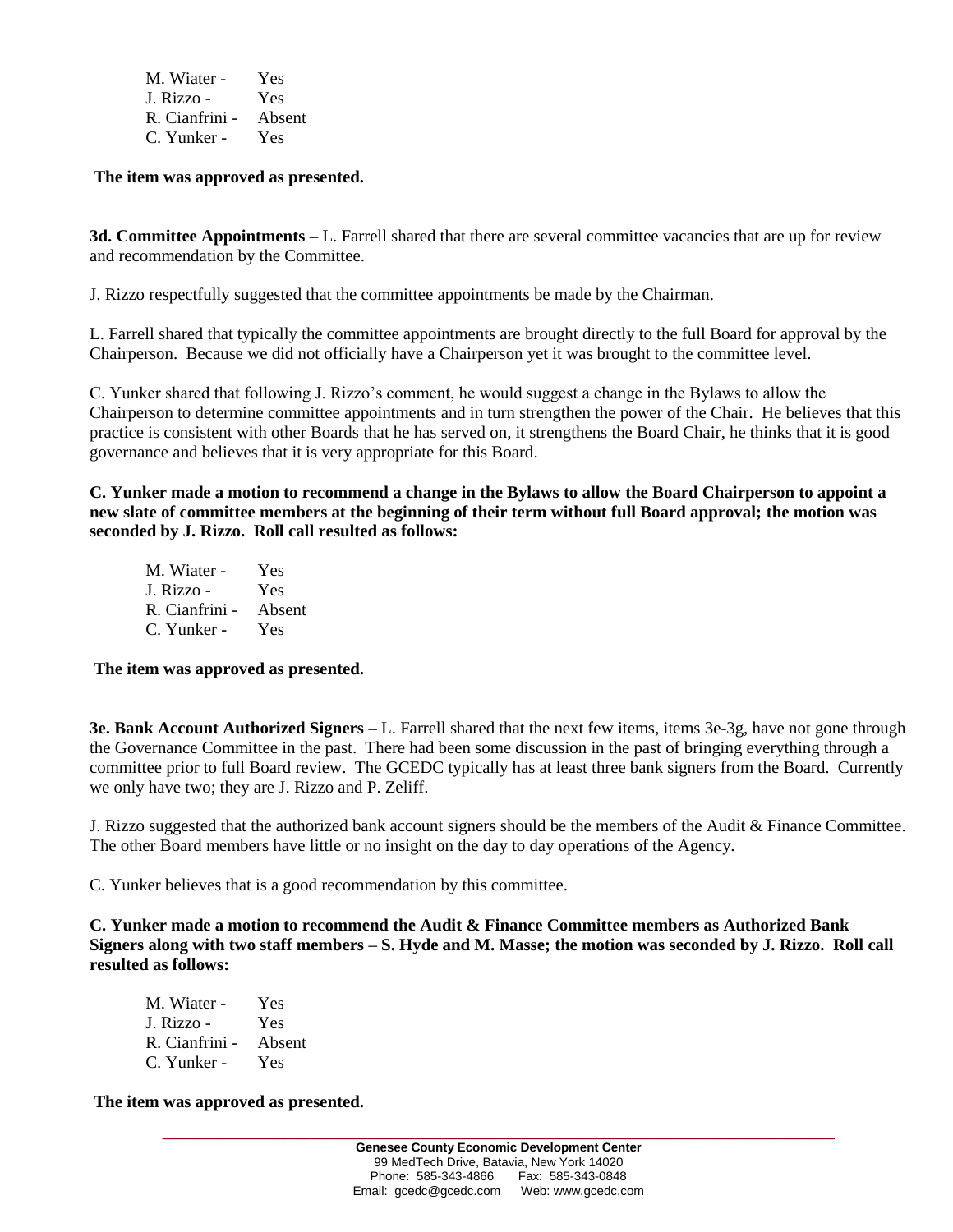**3f. Authorized to Request Information Regarding Bank Accounts –** L. Farrell shared that she and P. Kennett are not authorized bank account signers but need authorization to request information regarding the bank accounts.

**J. Rizzo made a motion to recommend authorization to allow L. Farrell and P. Kennett to request information regarding bank accounts; the motion was seconded by J. Rizzo. Roll call resulted as follows:**

M. Wiater - Yes J. Rizzo - Yes R. Cianfrini - Absent C. Yunker - Yes

**The item was approved as presented.** 

**3g. Authorized Signers of Agreements, Contracts, Etc. –** L. Farrell shared that the Bylaws state that the Chair and Vice-Chair have authority to sign agreements, contracts, etc. The request today also authorizes S. Hyde, M. Masse and C. Suozzi as the authorized signers of agreements, contracts, etc.

J. Rizzo believes that the Chair and the Vice Chair should be the authorized signers of agreements and contracts. Anyone that the Board authorizes could also sign documents. He does not think that it should be a blanket approval.

M. Masse stated that almost all of the contracts and agreements he signs are those that have already been approved by the Board. The only contracts or agreements that he signs are those that do not require Board approval because they fall under the \$5,000 threshold for requiring Board approval.

J. Rizzo suggested including a sentence as part of the resolution or approval that authorizes a particular member of the staff to execute all documents related to the approval. He believes that who is authorized to sign contracts and agreements as a matter of policy should be limited to the Chair and Vice Chair and then the Board has the authority to delegate that same authority to someone else as they deem appropriate.

M. Masse mentioned that there are things that do not come before the Board for approval, therefore the Chair or Vice Chair would have to sign those items as there would be no way to approve authorizing someone else to execute the documents in a timely manner.

J. Rizzo thinks there might be some way to incorporate that into the policy. You could preface the policy by saying for any contract that requires Board approval, the Chair and the Vice Chair shall have the authority to execute the related documents. Then the policy could go on to state that certain officers have ability to sign contracts under a certain provision of the procurement policy. If there is a section of the procurement policy that says anything under \$5,000 then you can give them the authority to execute those contracts or agreements.

L. Farrell stated that we can bring something forward at the next meeting to review prior to bringing it to the full Board.

There was no recommendation made at this time.

**3h. Procurement Policy (Re-Adopt) –** L. Farrell shared that this policy is required to be reviewed and re-adopted by the Board annually.

C. Yunker questioned whether the Committee would be amending the Procurement Policy to reflect the previous discussion about authorized signers.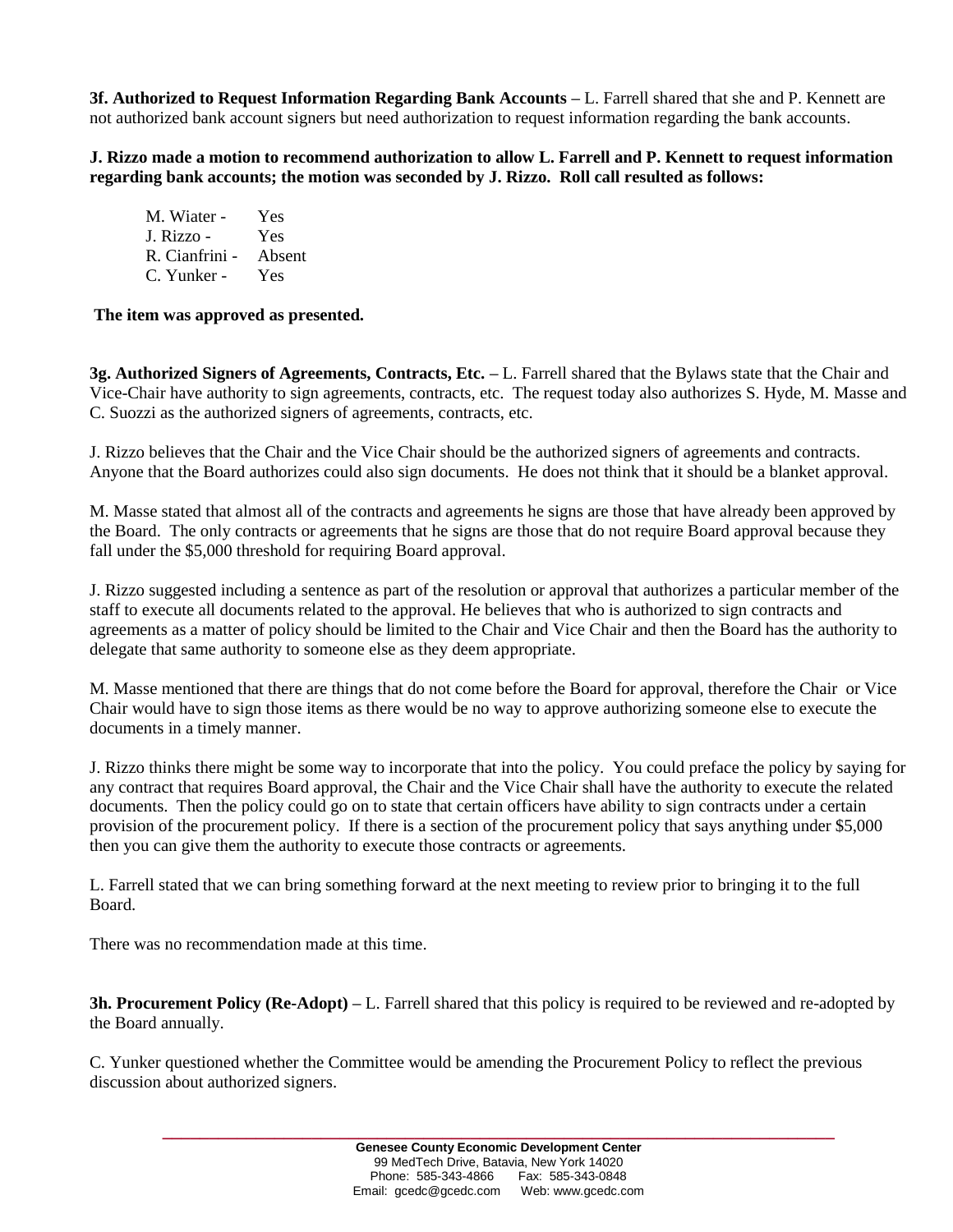J. Rizzo thinks there should be a reference to the Procurement Policy that allows contracts under \$5,000 to be signed by a designated officer. He does not believe there is a need to change the policy itself.

C. Yunker stated that section 6.6 of the Procurement Policy would be referenced in the wording regarding authorized signers of contracts or agreements.

L. Farrell shared that she is not recommending any changes to the Procurement Policy today. A revamp of the policy was done a year ago.

**C. Yunker made a motion to recommend approval of the Procurement Policy with no changes; the motion was seconded by J. Rizzo. Roll call resulted as follows:**

| M. Wiater -    | Yes    |
|----------------|--------|
| J. Rizzo -     | Yes    |
| R. Cianfrini - | Absent |
| C. Yunker -    | Yes    |

**The item was approved as presented.** 

**3i. Investment Policy (Re-Adopt) –** L. Farrell shared that this policy is required to be reviewed and re-adopted by the Board annually. No changes are being recommended.

**C. Yunker made a motion to recommend approval of the Investment Policy with no changes; the motion was seconded by J. Rizzo. Roll call resulted as follows:**

| M. Wiater -    | Yes    |
|----------------|--------|
| J. Rizzo -     | Yes    |
| R. Cianfrini - | Absent |
| C. Yunker -    | Yes    |

#### **The item was approved as presented.**

**3j. Disposition of Real Property Guidelines (Re-Adopt) –** L. Farrell shared that this policy is required to be reviewed and re-adopted by the Board annually. No changes are being recommended.

M. Wiater had a question related to the definition of "Property". The definition currently reads "to the extent that such interest may be conveyed to another person…" Does that limit the policy to a person and not a corporation?

L. Farrell shared that this policy was created by Harris Beach when it was required by PAAA. She would have to have a conversation with them to clarify the definition.

M. Wiater also noticed a typo. In Section 2 it references Section 2; however that should be changed to say Section 3.

J. Rizzo suggested reviewing a section of Public Authorities law to see if it defines the term "person" is, related to M. Waiter's first question.

J. Rizzo then questioned, in regards to this policy and the previous two that were just reviewed, how the staff would know if there was a law enacted during the current session of the State Legislature that would require a change in any of these policies. Is there an email you may receive from a State wide organization or would you depend on counsel?

S. Hyde shared that there are three avenues to receiving information related to changes in the law affecting IDAs. By being a member of the State Economic Development Council you regularly receive email correspondence. Secondly, a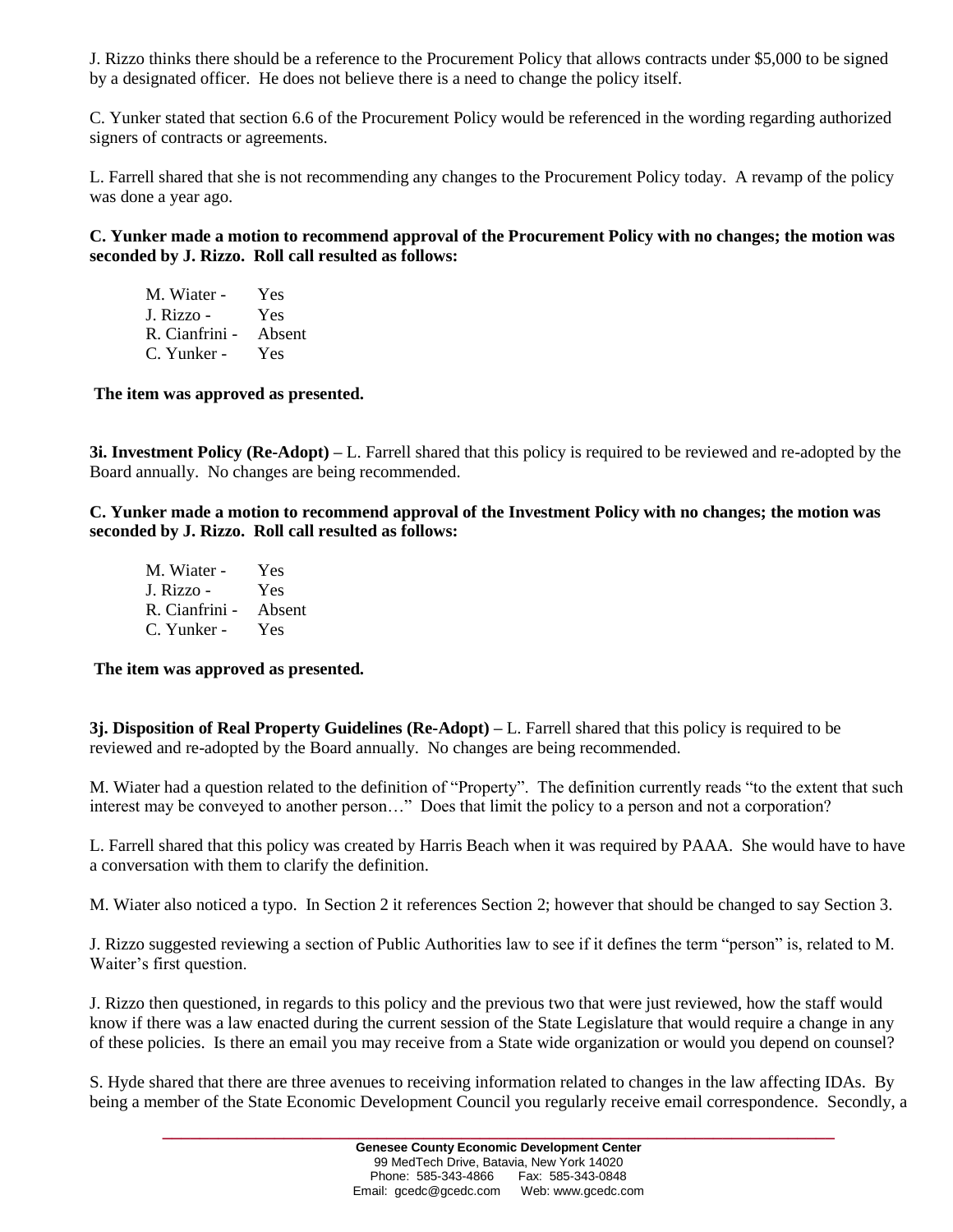couple of the law firms that are active in the economic development world send out notices as well. Lastly, our government relations firm is very active in sending correspondence that may affect economic development agencies.

J. Rizzo thought that the staff seemed confident that if there were to be a legislative change the Agency would know about it.

S. Hyde agreed.

**C. Yunker made a motion to recommend approval of the Disposition of Real Property Guidelines with no significant changes; the motion was seconded by J. Rizzo. Roll call resulted as follows:**

M. Wiater - Yes J. Rizzo - Yes R. Cianfrini - Absent C. Yunker - Yes

**The item was approved as presented.** 

**3k. Governance & Nominating Committee Charter (Re-Adopt)** – L. Farrell shared that this policy is required to be reviewed and re-adopted by the Board annually. No changes are being recommended.

C. Yunker shared that the section regarding the composition and selection of the committee discusses how the committee members are appointed by the Board. The wording should change given the previous recommendation to amend the Bylaws to allow the Board Chair to appoint committee members without Board approval. He suggested that the Governance Committee review the wording at the next meeting.

No vote was taken.

**3l. Uniform Tax Exempt Policy –** M. Masse shared that recently the NYS Economic Development Council (NYSEDC) issued a memorandum in regards to proposed NYS Legislation changes calling for some common standards for Industrial Development Agencies (IDA) relative to financial assistance applications and financial agreements, criteria for selecting projects, and requirements for ending or recapturing benefits. That memorandum is attached. Based on our recent discussions and proposed revisions to the Uniform Tax Exemption Policy (UTEP) we align with most of the items listed in the NYSEDC memo. The memo was provided for Board review.

For the list of items on comprehensive standards for IDA applications for financial assistance we will work with counsel (Harris Beach) to ensure our compliance.

For the list of suggestions on adopting uniform criteria for the evaluation and selection of projects our comments are as follows:

a. Undertake a written cost-benefit analysis that identifies the extent to which a project will create or retain permanent, private sector jobs - *We currently utilize a cost-benefit calculation that takes into account all projected jobs to be created or retained. This is listed as number 4 on the Eligible/Qualified Projects list on the revised draft of the UTEP.*

b. The estimated value of any tax exemptions to be provided - *The estimated tax exemptions to be provided is disclosed to the Board and the public at the time a project is considered, however that is not listed in our UTEP as criteria for Eligible/Qualified Projects. We can add this to the UTEP.*

c. The amount of private sector investment generated or likely to be generated by the proposed project - *This item should be addressed by number 2 on the Eligible/Qualified Projects list on the revised draft of the UTEP.*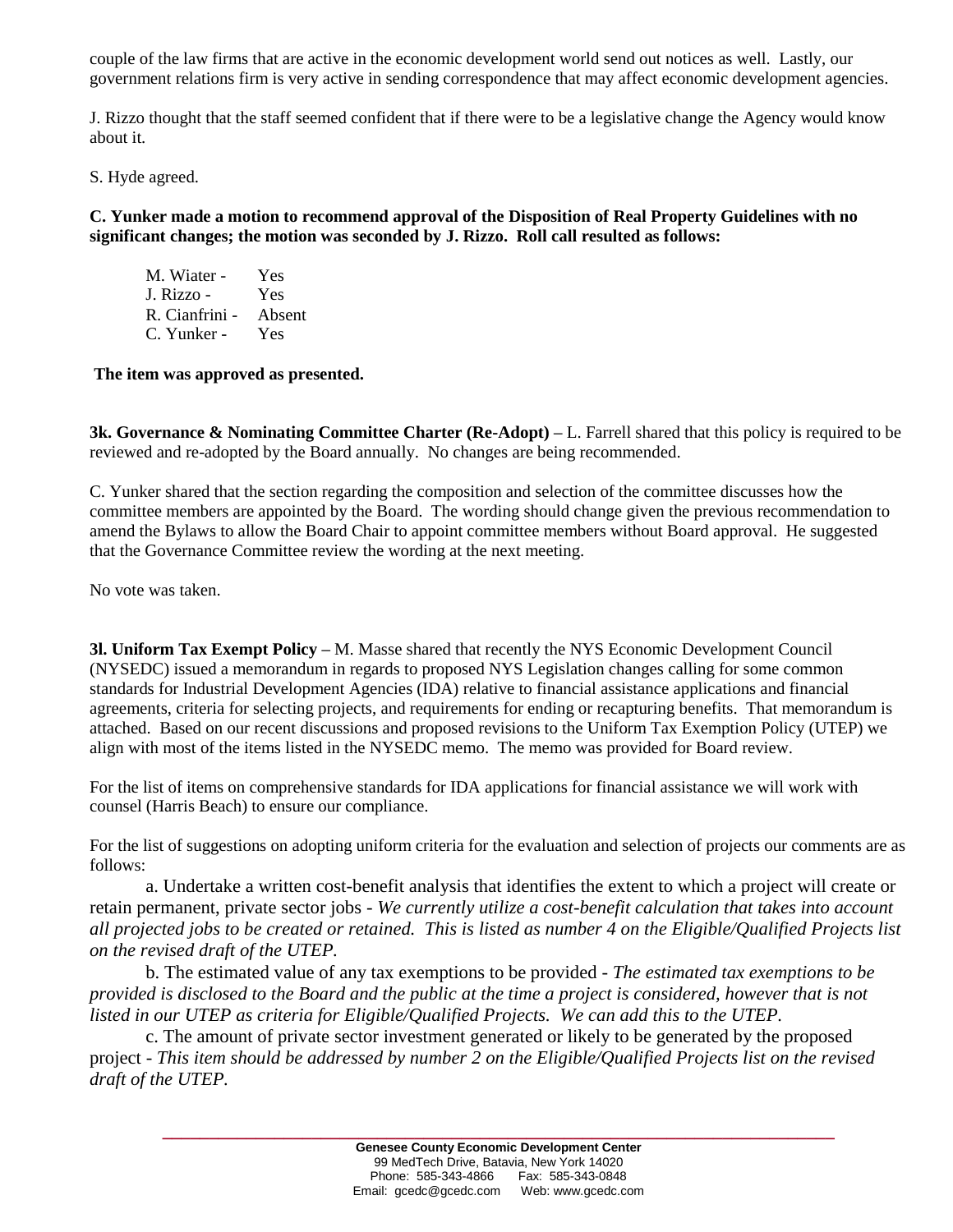d. The likelihood of accomplishing the proposed project in a timely fashion - *This item is not listed in our UTEP. We can add this to the UTEP.*

e. The extent to which the proposed project will provide additional sources of revenue for municipalities and school districts - *This is included in number 4 on the Eligible/Qualified Projects on our revised draft of the UTEP, but is not specifically listed as an item to be considered on its own. This can be disclosed as part of the review of the Economic Impact calculation that the staff does for each project. We can add a sentence to item number 4 on the Eligible/Qualified Projects list on the revised draft of the UTEP.*

M. Wiater asked why a timeline couldn't be provided by the company at the time of application.

M. Masse stated that there has never been a formal request of a timeline for projects. When running the economic impact calculation a 12 month construction period is assumed and a 1+3 ramp up period for the company. The staff has always been in discussions with companies about their proposed timelines, how long they think it will take to complete construction and how long until they think they will start hiring.

J. Rizzo wanted to clarify whether the proposed policy is consistent in all matters with these suggestions.

M. Masse shared that the proposed policy is consistent with the suggestions made by the NYSEDC except for item b and item d.

J. Rizzo feels that that since this legislation is passed we should include these points in our policy.

M. Masse stated that he will make those changes to add wording to the policy to reflect those required criteria.

For the list of suggestions on developing uniform IDA project agreements is as follows:

a. A requirement for annual certification by the project owner, occupant or operator of full time equivalent jobs created and retained as a result of the financial assistance - *The GCEDC currently requires this for all projects that receive benefits. This certification is completed annually for each year a project receives benefits.*

b. A provision for the suspension or discontinuance of financial assistance, or for the modification of any payment in lieu of tax agreement to require increased payments, in accordance with policies developed by the IDA - The UTEP needs to reflect guidelines that would direct staff when to recommend to the Board for a recapture, or termination of benefits for a project. This is Section H in the revised UTEP.

c. A provision for the return of all or a part of the financial assistance provided for the project, as provided for in policies developed by the IDA - *The UTEP needs to reflect guidelines that would direct the staff when to recommend to the Board for a recapture, or termination of benefits for a project. This is Section H in the revised UTEP.*

d. A provision that the business certify, under penalty of perjury, that it is in substantial compliance with all local, state and federal tax, worker protection and environmental laws, rules and regulations - *Some of these items are currently in the Application for Financial Assistance that a company signs. We will ensure that all of these items are included in the Application. We may consider adding this language to the annual certification that companies use to report to the GCEDC.*

The final item asks the IDA to develop policies for the suspension or discontinuance of financial assistance, and annually assess the progress each project approved after January 1, 2016 is making toward achieving its goals. He believes that the guidance we list in the UTEP for recapture can easily be developed into a policy. The staff can share with the Board the progress of all projects once they complete reporting for the year. Based on the timing of when those annual reports are due, it would make sense for the Board to use the April or May meeting as our "Annual Project Review" meeting.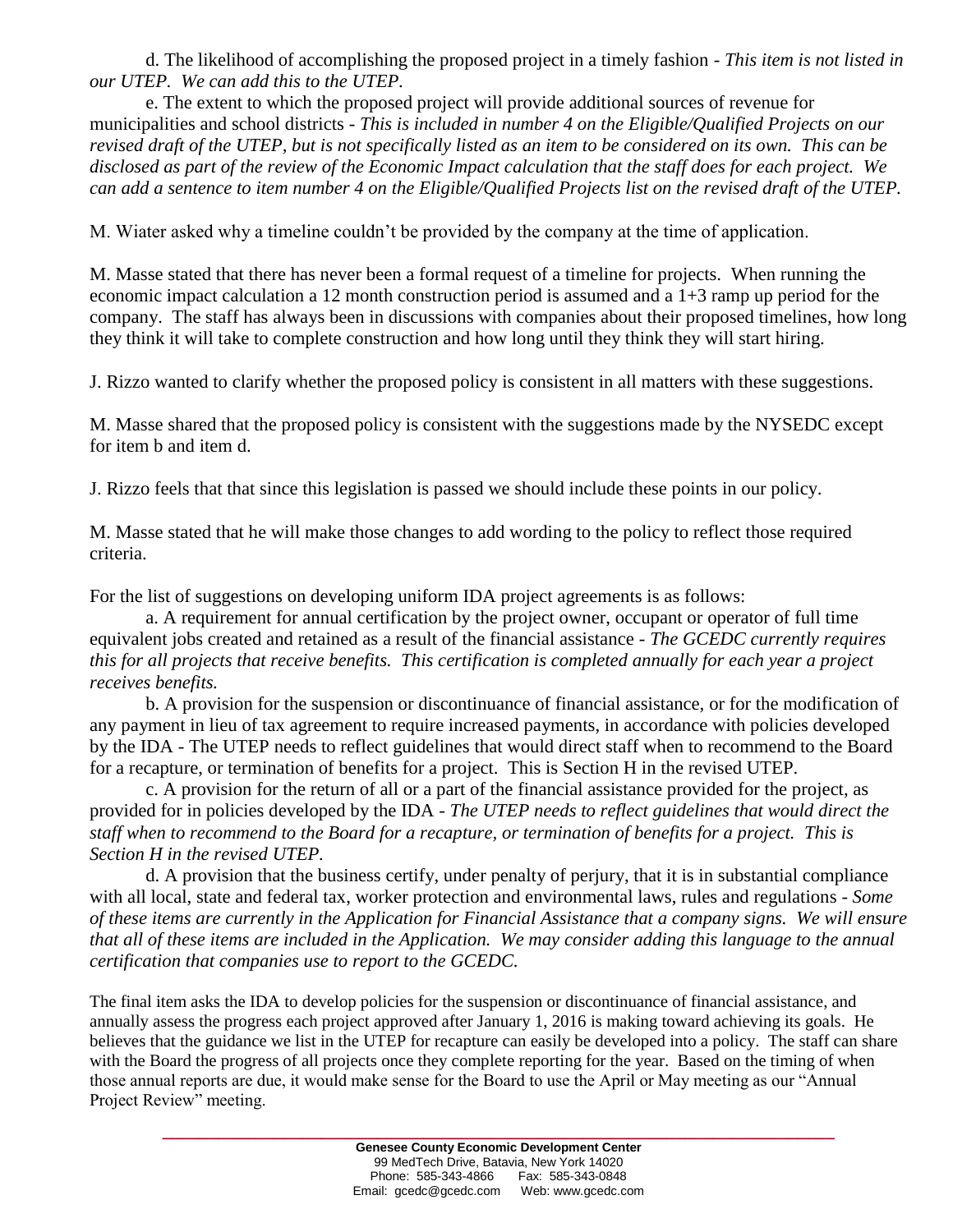J. Rizzo asked that the staff ensure that our blanket agreement reflects these changes.

M. Masse stated that once the UTEP is approved, the staff will work with Harris Beach to make the necessary changes to our agreements to reflect the required changes.

M. Wiater suggested making the changes to the UTEP based on the changes in legislation and bring it back to the Committee for a final review.

J. Rizzo thinks that this committee has reviewed the policy enough to feel comfortable without seeing a redlined version however the full Board may want to see a redlined version as they are not as familiar with the policy.

No vote was taken.

**3m. Administrative Fee Structure –** M. Masse shared that due to the large amount of administration time that is required with the annual compilation, review and submittal of the annual project reporting form and subsequent upload into PARIS, many IDA's charge an annual fee to help defer some of these costs. The Board was provided a comparison of other IDA's and the fees they charge. We would like to propose an administrative fee schedule based on the total capital investment that a project makes. This fee would be included in the PILOT agreement, or sales tax agreement, and would be a condition of default if not paid.

C. Yunker asked if the Agency currently charges a fee.

M. Masse stated that there is language in all the documents to charge a fee. The fee charged currently is \$1 and is never collected.

C. Yunker asked if the fee was applied based on the schedule provided, what would be the annual revenue received.

M. Masse estimated that based on our current portfolio we could have brought in approx. \$60K however we cannot charge past projects this fee. Going forward, the IDA approves around 7 or 8 PILOTs a year which could bring in approx. \$4K additional every year.

S. Hyde shared that this fee would contribute towards the offset of the administrative costs related to compliance and reporting of projects. He also suggested a modification in the suggested fee structure. Total capital investment under \$5M would be charged a \$500 annual fee and over \$5M would be charged a \$1,000 annual fee. And a \$500 annual fee for all sales tax exemption projects. Projects that have already been approved but have not closed will be subject to this fee.

**J. Rizzo made a motion to recommend a revision of the Pricing Policy to include an Annual Administrative Fee Schedule as follows: \$500 annual fee for projects with capital investment of less than 5M, \$1,000 annual fee for projects with capital investment of \$5M or greater and a \$500 annual fee for all sales tax exemption projects to be effective on all projects closing after July 9, 2015; the motion was seconded by C. Yunker. Roll call resulted as follows:**

| M. Wiater -    | Yes    |
|----------------|--------|
| J. Rizzo -     | Yes    |
| R. Cianfrini - | Absent |
| C. Yunker -    | Yes    |

**The item was approved as presented.**